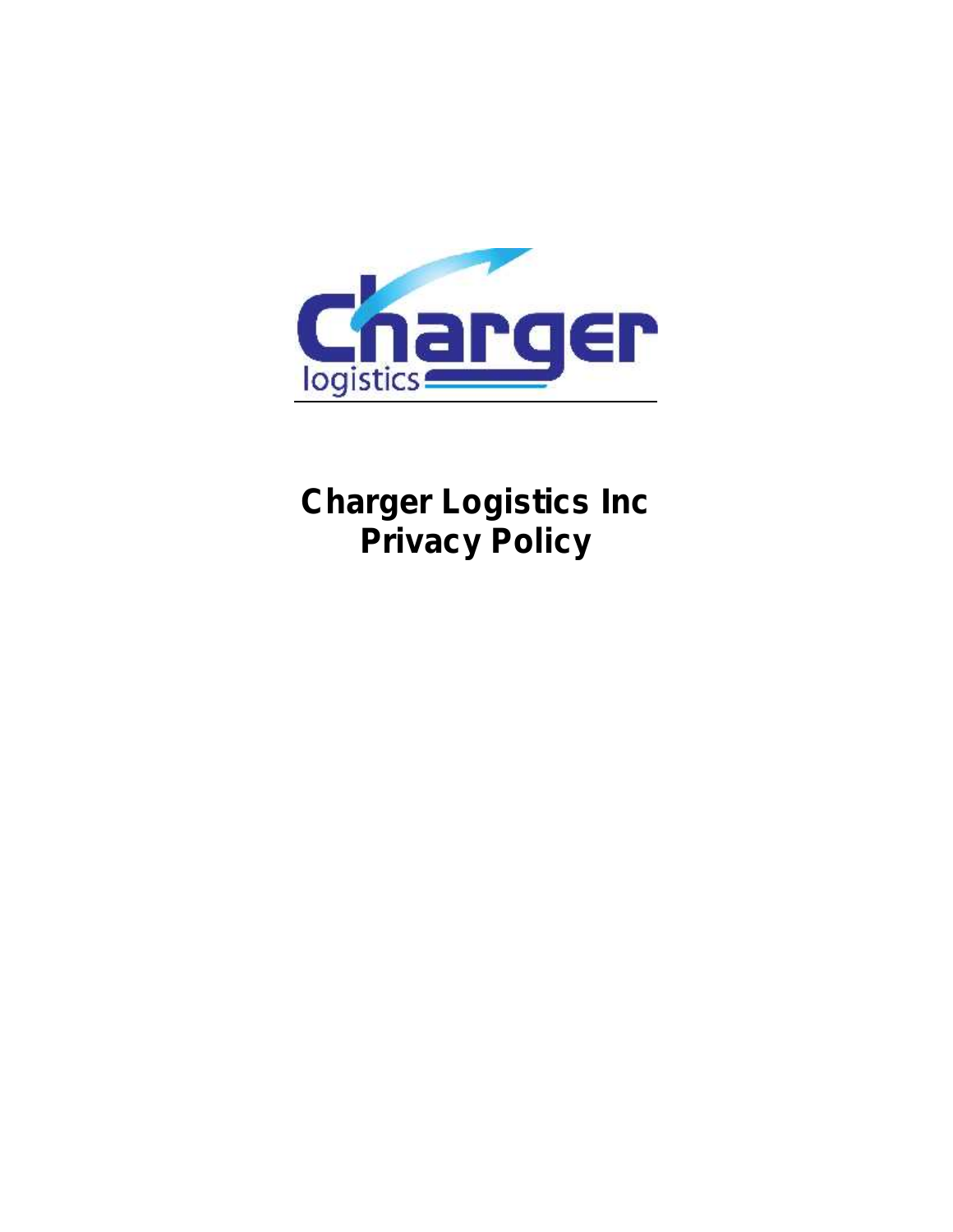

#### **PRIVACY POLICY**

# **1.0 Purpose of CHARGER's Privacy Policy**

Charger Logistics Inc. ("CHARGER") is a trucking and logistics organization operating across North America. CHARGER collects certain information that you provide to us as well as information on how you use our websites, the App, the Software, Applications, and other products and services.

This privacy policy (the "Privacy Policy") sets out our policies and procedures surrounding the collection and handling of any such information. This Privacy Policy does not apply to any third party site or service linked to our website or recommended or referred by our website or by our staff, subject to the terms of the Privacy Policy.

By accessing, using or contributing to the website, the App, the Software, or receiving or providing products or services to/from CHARGER ("Your Use") you agree to the terms of this Privacy Policy and consent to the collection, use and disclosure of your personal information as set out herein. If you do not agree to these terms, immediately end and undo Your Use.

This privacy policy has been developed to comply with Canada's *Personal Information Protection and Electronic Documents Act* ("*PIPEDA"*). *PIPEDA* sets out rules for the collection, use and disclosure of Personal information in the course of commercial activity as defined in the Act.

### **1.1 The Ten Principles of** *PIPEDA* **Summarized**

The ten principles of *PIPEDA* that form the basis of this Privacy Policy are as follows:

- 1. Accountability: organizations are accountable for the Personal information they collect, use, retain and disclose in the course of their commercial activities, including, but not limited to, the appointment of a Chief Privacy Officer;
- 2. Identifying Purposes: organizations are to explain the purposes for which the information is being used at the time of collection and can only be used for those purposes;
- 3. Consent: organizations must obtain an Individual's express or implied consent when they collect, use, or disclose the individual's Personal information;
- 4. Limiting Collection: the collection of Personal information must be limited to only the amount and type that is reasonably necessary for the identified purposes;
- 5. Limiting Use, Disclosure and Retention: Personal information must be used for only the identified purposes, and must not be disclosed to third parties unless the Individual consents to the alternative use or disclosure;
- 6. Accuracy: organizations are required to keep Personal information in active files accurate and up-to-date;
- 7. Safeguards: organizations are to use physical, organizational, and technological safeguards to protect Personal information from unauthorized access or disclosure.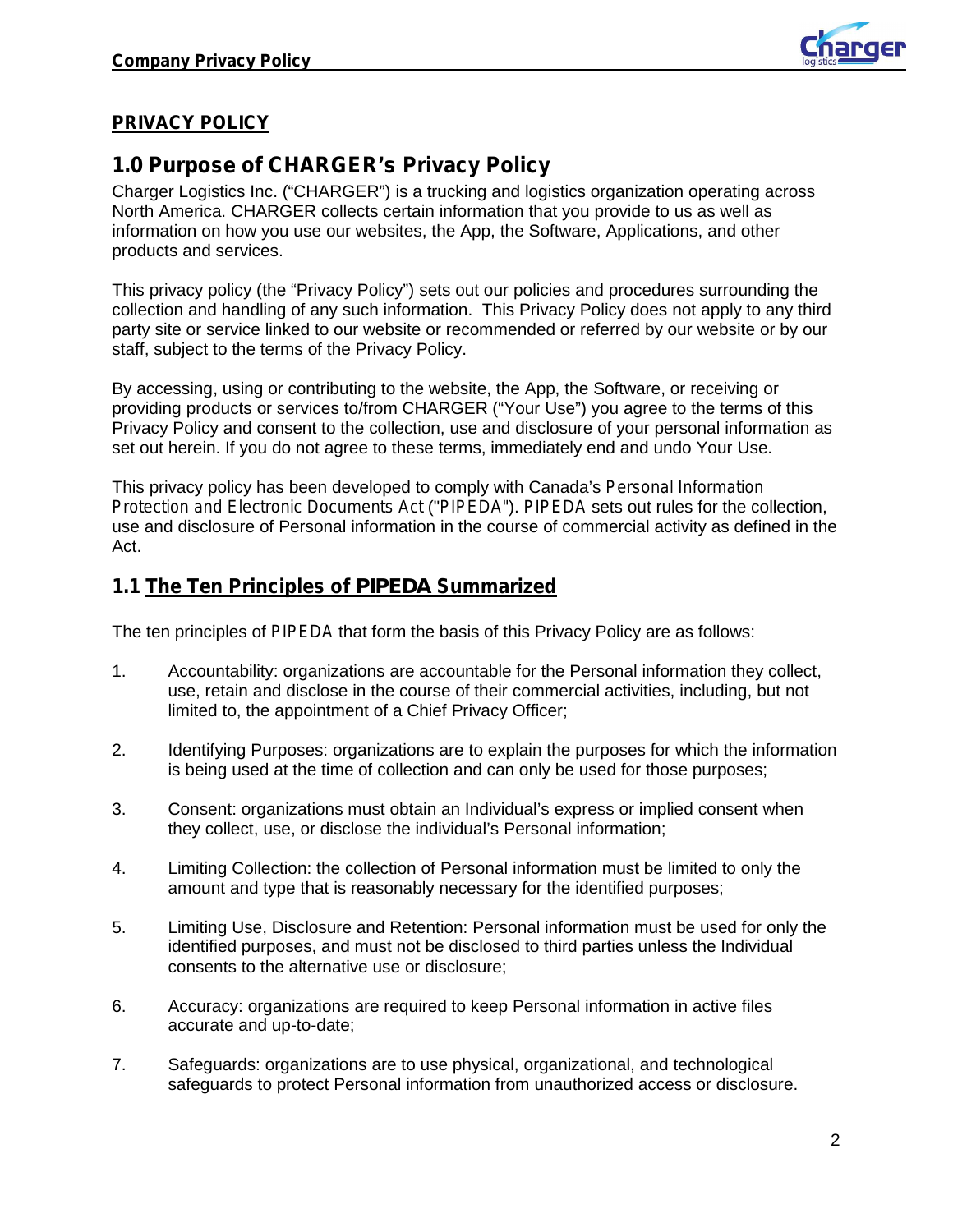

- 8. Openness: organizations must inform their clients and train their employees about their privacy policies and procedures;
- 9. Individual Access: an individual has a right to access Personal information held by an organization and to challenge its accuracy if need be; and
- 10. Provide Recourse: organizations are to inform clients and employees of how to bring a request for access, or complaint, to the Chief Privacy Officer, and respond promptly to a request or complaint by the individual.

This Privacy Policy applies to the company's Directors, members, employees and contracted employees and third parties CHARGER works with in relation to the purposes herein.

### **1.2 Definitions**

"*Personal information*" means any information about an identifiable individual. It includes, without limitation, information relating to identity, nationality, age, gender, address, telephone number, e-mail address, Social Insurance Number, date of birth, marital status, education, employment health history, assets, liabilities, payment records, credit records, loan records, income and information relating to financial transactions as well as certain personal opinions or views of an Individual. Personal information does not include the name, title, business address or telephone number of a person or employee of an organization.

"*Business information*" means business name, business address, business telephone number, name(s) of owner(s), officer(s) and director(s), job titles, business registration numbers (GST, RST, source deductions), financial status and information (such as credit card information, bank account information, and the like). Although Business information is not subject to *PIPEDA*, confidentiality of Business information will be treated with the same security measures by CHARGER staff, members and Board members, as is required for individual Personal information under *PIPEDA.*

*"Client"* means the business that is applying for or has been approved for a loan, (including sole proprietorships and individuals carrying on business in a partnership);

*"Individual"* means the client's owner(s) or shareholders, co-signors, and/or any guarantor associated with a client.

"*App*" means the mobile app for CHARGER drivers.

"*Application"* means the application form or related forms completed by the individual(s) to request financing for the client through the CHARGER, and or its divisions.

*"Database"* means the list of names, addresses and telephone numbers of clients and individuals held by CHARGER in the forms of, but not limited to, computer files, paper files, and files on computer hard-drives and that may be at least partly in the Software and/or the App.

"*File"* means the information collected in the course of processing an application, as well as information collected/updated to maintain /service the account.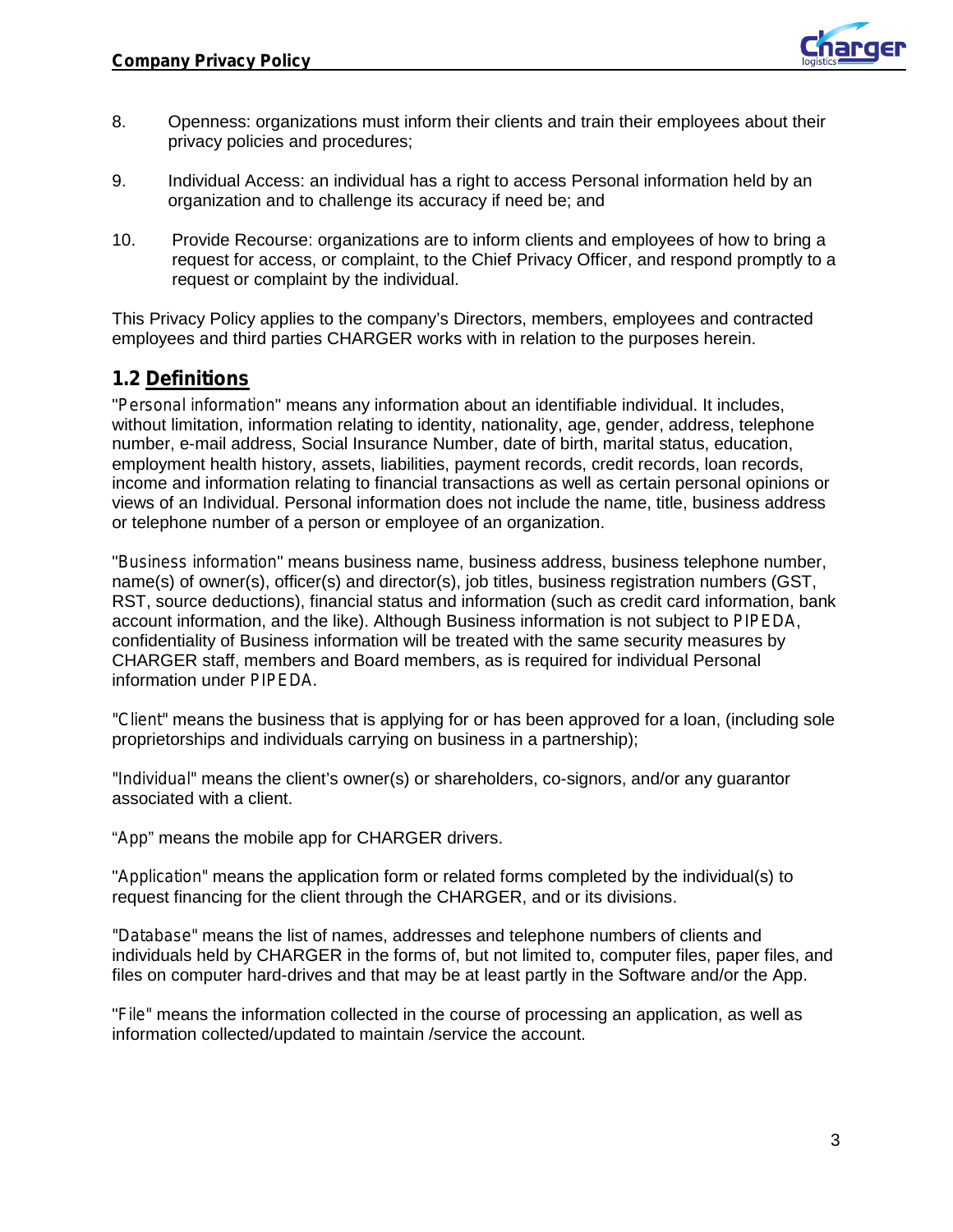

"*Express consent*" means the individual signs the application, or other forms containing Personal information, authorizing CHARGER, and/or its divisions to collect, use, and disclose the individual's Personal information for the purposes set out in the application and/or forms.

"*Implied Consent"* means the organization may assume that the individual consents to the information being used, retained and disclosed for the original purposes, unless notified by the individual.

"*Software*" means the software CHARGER uses to operate its business.

*"Third Party"* means a person or company that provides services to CHARGER in support of the programs, benefits, and other services offered by CHARGER, such as other lenders, credit bureaus, persons with whom the individual or client does business, but does *not* include any Government office or department to whom CHARGER reports in the delivery of such programs, benefits or services.

"*you*" means the person reading this privacy policy, and any organization that you work for in relation to the purpose for which you are reading this Privacy Policy.

### **2.0 Purposes of Collecting Personal Information**

We may collect Personal information and Business information that is relevant for the purposes of providing services to our clients and service providers, securing our websites, meeting our legal obligations, promoting, advertising and marketing our services and, in some cases, the products and services of our clients and researching and developing new products, services and techniques to improve our services, business or websites.

Specifically, and without limiting the generality of the preceding paragraph, we collect, use and disclose Personal information and Business information for the following purposes: to identify you, to determine your suitability (including credit worthiness and background checks) as a supplier or customer of CHARGER (including as a driver, carrier, or customer), to understand your needs and eligibility for products and services, to provide you such products and services, to protect you and us from error and fraud, to recommend particular products and services to meet your needs, to provide and get updates on ongoing products and service, to respond to regulatory and governmental requests (such as Industry Canada) and to comply with legal and regulatory requirements. Such purposes may include operation of the App and Software, which may assist in accomplishing the purposes.

Personal information and Business information may be transferred, viewed, processed and/or stored in the US for the purposes described above. Legal requirements in the US applicable to us or our subsidiaries, affiliates, agents, intermediaries and other third parties operating on their or our behalf may include an obligation to disclose Personal information to government authorities in foreign countries.

Personal information

#### **3.0 Consent**

An individual's express, written consent will be obtained before or at the time of collecting Personal information. The purposes for the collection, use or disclosure of the Personal information will be provided to the individual at the time of seeking his or her consent. Once consent is obtained from the individual to use his or her information for those purposes,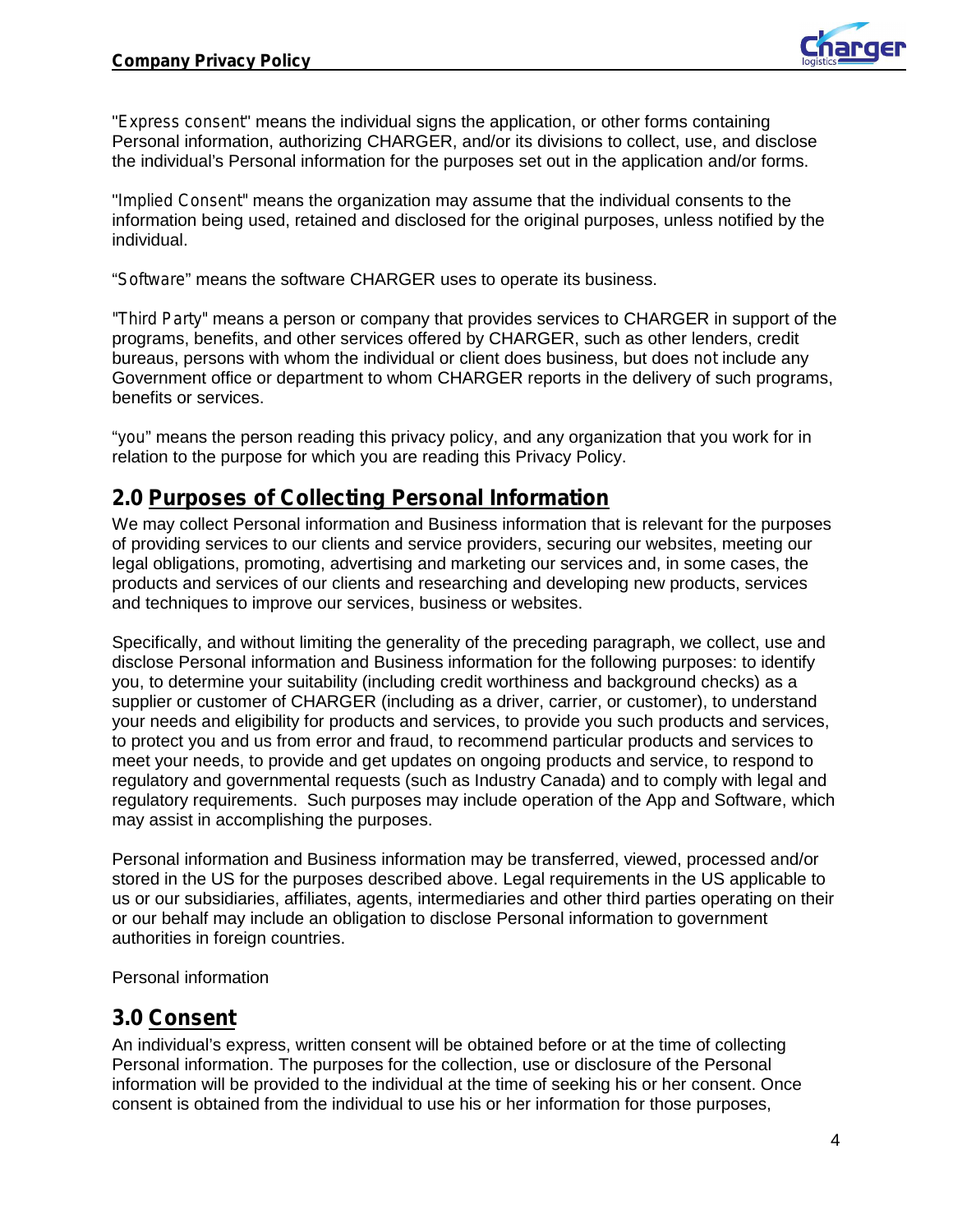

CHARGER has the individual's implied consent to collect or receive any supplementary information that is necessary to fulfil the same purposes. Express consent will also be obtained if, or when, a new use is identified.

By signing the application and/or other forms, accepting to use the App and/or Software, obtaining products or services from CHARGER, or providing products or services to CHARGER, you grant implied consent to obtain Personal information or Business information for the purposes set out in this Privacy Policy, including to obtain and/or to verify information from third parties such as banks, credit bureaus, other lenders, and insurance companies in the process of assessing the eligibility of an individual, supplier, or customer. Implied consent is also granted by the individual to permit CHARGER to report or otherwise disclose information to Industry Canada.

An individual can choose not to provide some or all of the Personal information at any time, but if CHARGER is unable to collect sufficient information to validate the request for financing, or other purpose for which the Personal information is being requested, the individual's Application for such financing may be turned down or the other purpose may be denied.

A client or an individual can withdraw consent to CHARGER 's use of Personal information at any time prior to the application being approved, by making such request in writing. Once a loan has been approved, an individual cannot withdraw consent authorizing CHARGER to use and disclose the Personal information for the purposes set out in this Privacy Policy. Express consent will be obtained from the individual prior to disclosing the individual's Personal information to other lenders, credit insurers and credit bureaus.

This Privacy Policy does not cover statistical data from which the identity of individuals cannot be determined. CHARGER retains the right to use and disclose statistical data as it determines appropriate.

# **4.0 Limiting Collection**

Personal information collected will be limited to the purposes set out in this Privacy Policy, CHARGER applications, the App, the Software, and/or other forms.

# **5.0 Limiting Use, Disclosure and Retention**

In general, we may use and/or disclose your Personal information only in relation to the purposes identified herein. In connection with such identified purposes, we may employ third parties to process Personal information or perform tasks on our behalf, including website, App, and Software licensors and hosting partners and other parties who assist us in operating our website, App and Software, conducting our business, or serving our clients. We seek assurances to ensure personal information is similarly protected by these third parties in accordance with all applicable privacy and data security laws.

#### **5.1 Use of Personal Information**

Personal information will be used for only those purposes to which the individual has consented with the following exceptions, as permitted under *PIPEDA*:

CHARGER will use Personal information *without* the individual's consent, where: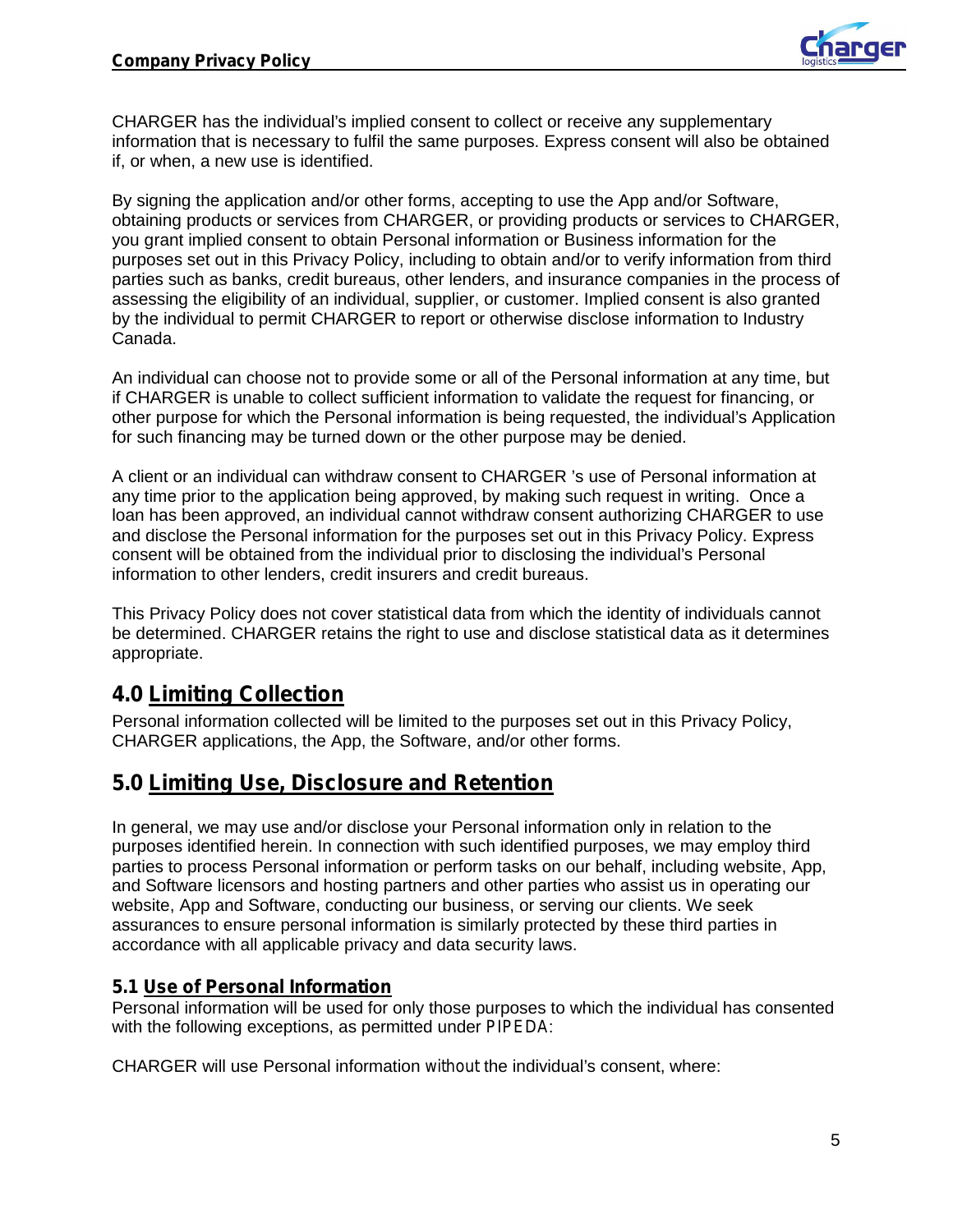

- the organization has reasonable grounds to believe the information could be useful when investigating a contravention of a federal, provincial or foreign law *and* the information is used for that investigation;
- an emergency exists that threatens an individual's life, health or security;
- the information is for statistical study or research;
- ) the information is publicly available;
- the use is clearly in the individual's interest, and consent is not available in a timely way;
- knowledge and consent would compromise the availability or accuracy of the information, and
- collection is required to investigate a breach of an agreement.

#### **5.2 Disclosure and Transfer of Personal Information**

Personal information will be disclosed to only those CHARGER employees, suppliers, members of CHARGER committees, and the Directors that need to know the information for the purposes set out in this Privacy Policy.

Personal information will be disclosed to third parties *with* the individual's knowledge and consent, which may be implied as per this Privacy Policy.

*PIPEDA* permits CHARGER to *disclose* Personal information to third parties, *without* an individual's knowledge and consent, to:

- a lawyer representing CHARGER;
- collect a debt owed to CHARGER by the individual or client;
- comply with a subpoena, a warrant or an order made by a court or other body with appropriate jurisdiction;
- a law enforcement agency in the process of a civil or criminal investigation;
- a government agency or department requesting the information; or,
- as required by law.

*PIPEDA* permits CHARGER to *transfer* Personal information to a third party, *without* the individual's knowledge or consent, if the transfer is simply for processing purposes and the third party only uses the information for the purposes for which it was transferred. CHARGER will ensure, by contractual or other means, that the third party protects the information and uses it only for the purposes for which it was transferred.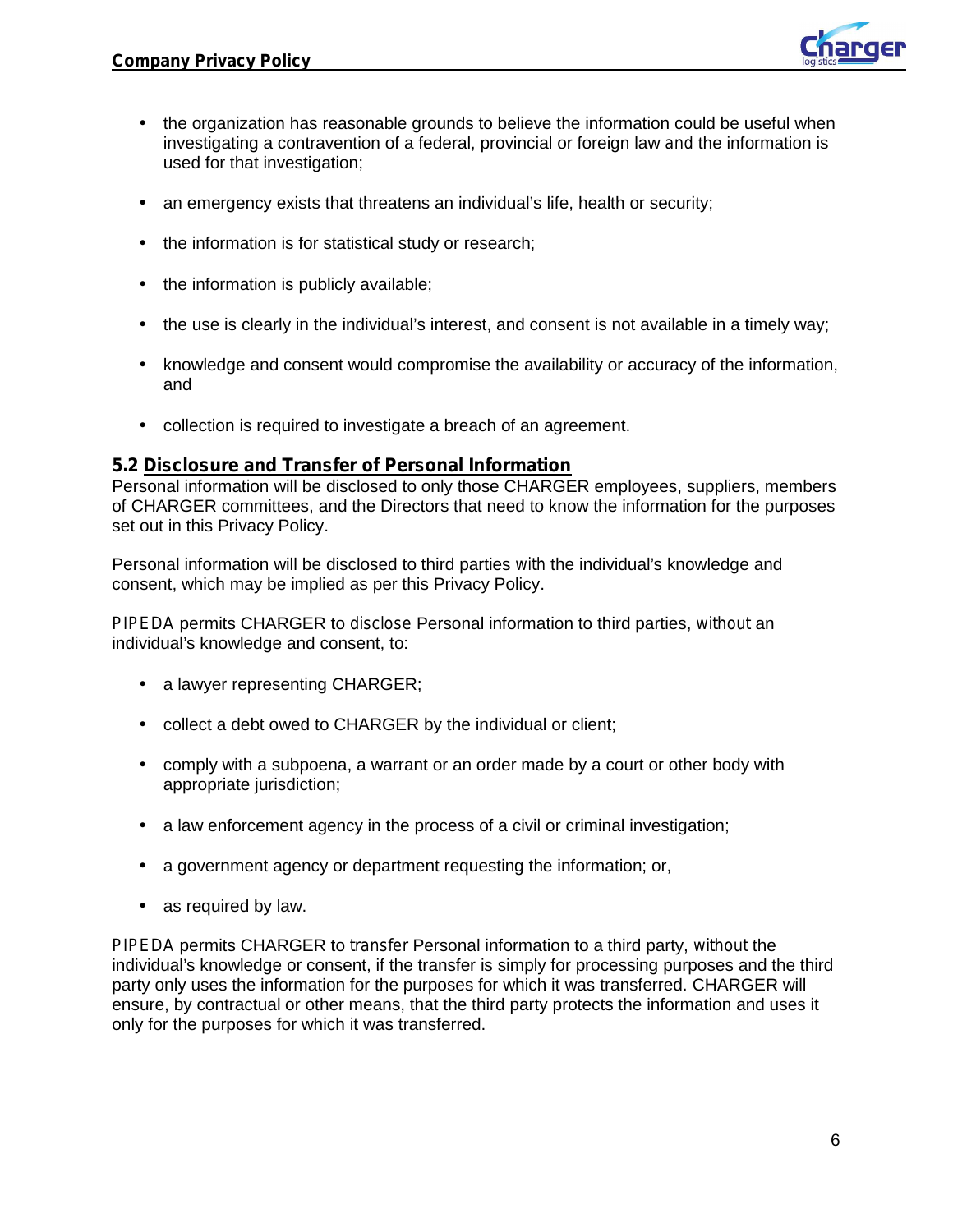

### **5.3 Retention of Personal Information**

Personal information will be retained in client files as long as the use for which it was collected is active and for such periods of time as may be prescribed by applicable laws and regulations.

Personal information contained in an inactive file will be retained for a period of seven (7) years, except in the case where CHARGER has actively rejected the intended use of the Personal information. Where an intended use has been rejected, the file and all Personal information contained in the file will be retained for a period of two (2) years.

# **6.0 Accuracy**

CHARGER endeavours to ensure that any Personal information provided by the individual in his or her active file(s) is accurate, current and complete as is necessary to fulfill the purposes for which the information has been collected, used, retained and disclosed. Individuals are requested to notify CHARGER of any change in personal or Business information.

Information contained in inactive files is not updated.

# **7.0 Safeguards**

CHARGER will use physical, organizational, and technological measures to safeguard Personal information to only those CHARGER employees, volunteers, or third parties who need to know this information for the purposes set out in this Privacy Policy and who are subject to reasonable obligations of confidentiality with regard to the Personal information.

Organizational Safeguards: Access to Personal information will be limited to the parties that require it for the purposes herein, and for the duration of that need.

Physical Safeguards: Active files are stored in locked filing cabinets when not in use. Access to work areas where active files may be in use is restricted to CHARGER employees only and authorized third parties. All inactive files or Personal information no longer required are shredded prior to disposal to prevent inadvertent disclosure to unauthorized persons.

Technological Safeguards: Personal information contained in CHARGER computers and electronic databases, the App and the Software, are password protected and are protected in conformance with reasonably prudent industry norms*.* Access to any of the CHARGER 's computers also is password protected. CHARGER 's Internet router or server has firewall protection sufficient to protect personal and confidential Business information against virus attacks and "sniffer" software arising from Internet activity.

# **8.0 Openness**

CHARGER will endeavour to make its privacy policies and procedures known to the individual via this Privacy Policy.

# **9.0 Individual Access**

An Individual who wishes to review or verify what Personal information is held by CHARGER, or to whom the information has been disclosed (as permitted by the *Act*), may make the request for access, in writing, to the CHARGER 's Chief Privacy Officer.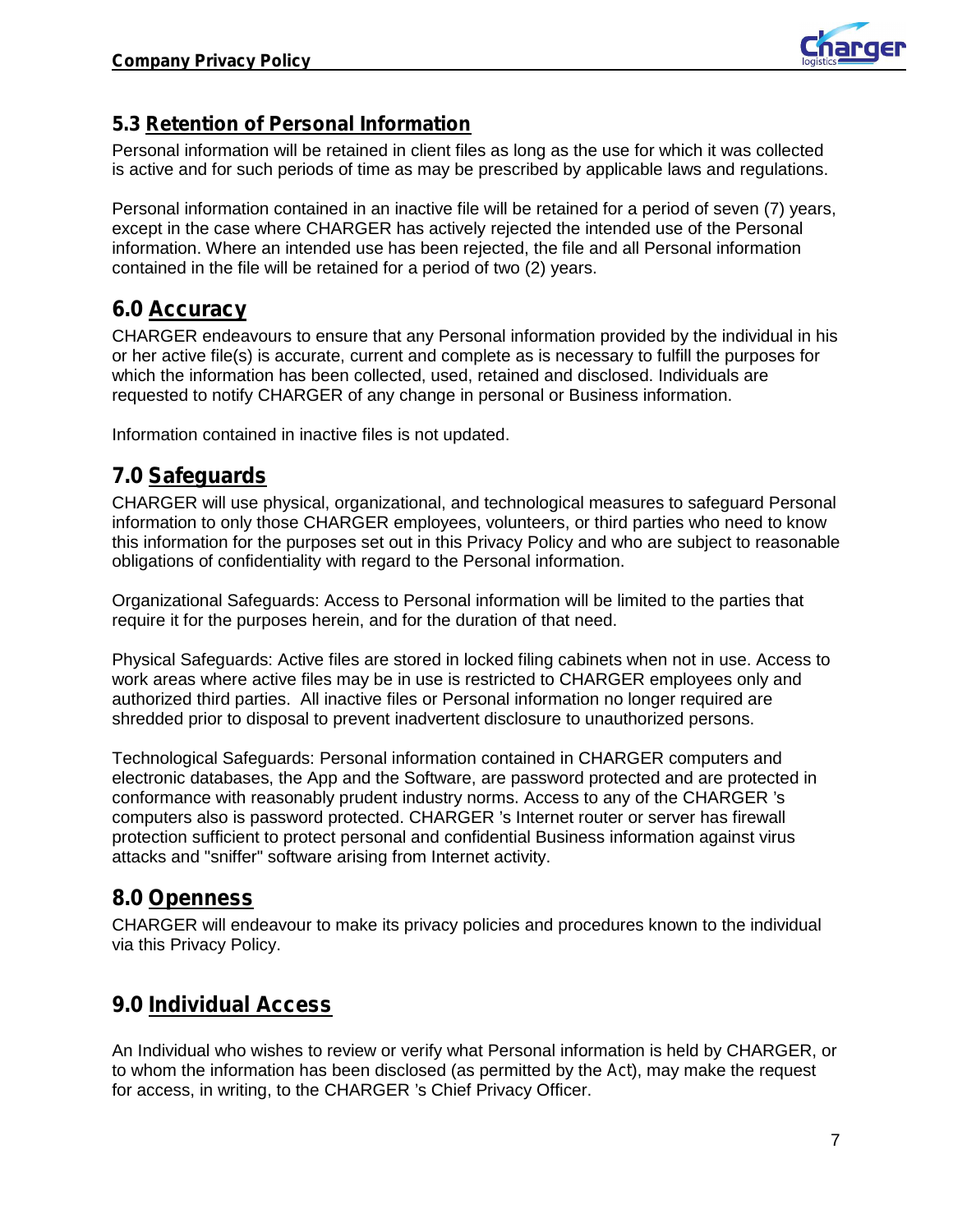Upon verification of the individual's identity, the Chief Privacy Officer will respond within 60 days. CHARGER is entitled to request sufficient Personal information to allow us to confirm whether or not we have Personal information relating to you, the individual making the request. We reserve the right to charge a minimal fee for copies of documents requested under this Privacy Policy. Please advise us if you need any help in preparing your request and we will ensure you are provided with such assistance. Additionally, for those with a sensory disability, we will endeavour to provide you with access to your personal information in an alternate format, if so requested. Please contact our Chief Privacy Officer for such requests and assistance. There may be circumstances where we are unable to provide the requested access. Those circumstances include if the cost of providing access would be prohibitive, the information contains references to other individuals, disclosure is prohibited for legal, security or commercial proprietary reasons, and/or the information is subject to solicitor client or litigation privilege.

If the individual finds that the information held by CHARGER is inaccurate or incomplete, upon the individual providing documentary evidence to verify the correct information, CHARGER will make the required changes to the individual's active file(s) promptly.

### **10.0 Complaints/Recourse**

If an individual has a concern about CHARGER 's Personal information handling practises, a complaint, in writing, may be directed to the CHARGER 's Chief Privacy Officer.

Upon verification of the individual's identity, CHARGER 's Chief Privacy Officer will act promptly to investigate the complaint and provide a written report of the investigation's findings to the individual.

Where CHARGER 's Chief Privacy Officer makes a determination that the individual's complaint is well founded, the Chief Privacy Officer will take the necessary steps to correct the offending information handling practise and/or revise CHARGER 's privacy policies and procedures.

Where CHARGER 's Chief Privacy Officer determines that the individual's complaint is *not*well founded, the individual will be notified in writing.

If the individual is dissatisfied with the finding and corresponding action taken by CHARGER 's Chief Privacy Officer, the individual may bring a complaint to the Federal Privacy Commissioner at the address below:

The Privacy Commissioner of Canada **Email address: www.privcom.gc.ca.** 112 Kent Street, Ottawa, Ontario K1A 1H3 Tel 1-800-282-1376

### **Questions/Access Request/Complaint**

Any questions regarding this or any other privacy policy of CHARGER may be directed to the Chief Privacy Officer. Requests for access to information, or to make a complaint, are to be made in writing and sent to the Chief Privacy Officer at the address below:

**Legal Department 25 Production Road Brampton, ON L6T 4N8 Canada**